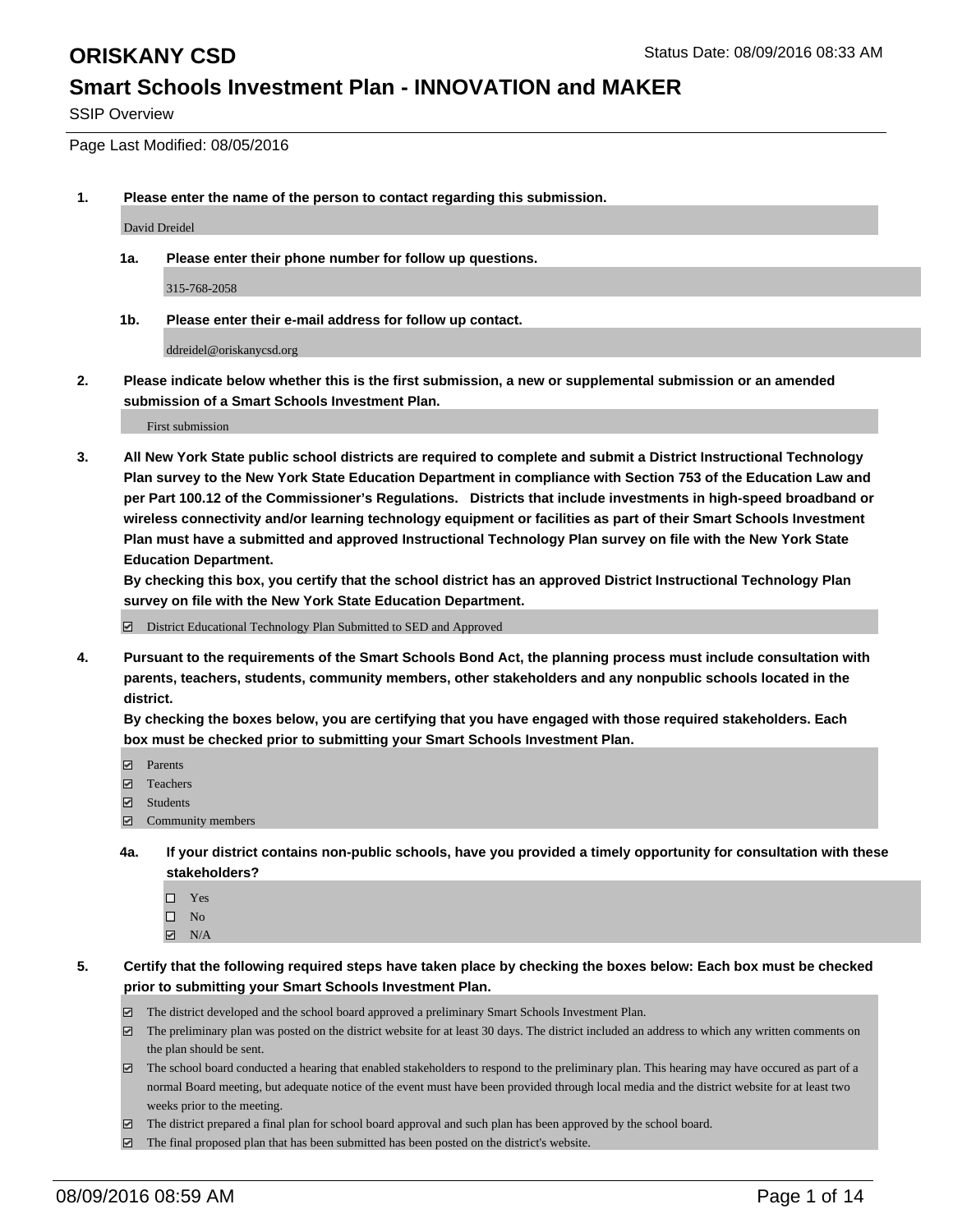SSIP Overview

Page Last Modified: 08/05/2016

**5a. Please upload the proposed Smart Schools Investment Plan (SSIP) that was posted on the district's website. Note that this should be different than your recently submitted Educational Technology Survey. The Final SSIP, as approved by the School Board, should also be posted on the website and remain there during the course of the projects contained therein.**

Plan on website.pdf

**6. Please enter an estimate of the total number of students and staff that will benefit from this Smart Schools Investment Plan based on the cumulative projects submitted to date.**

669

**7. An LEA/School District may partner with one or more other LEA/School Districts to form a consortium to pool Smart Schools Bond Act funds for a project that meets all other Smart School Bond Act requirements. Each school district participating in the consortium will need to file an approved Smart Schools Investment Plan for the project and submit a signed Memorandum of Understanding that sets forth the details of the consortium including the roles of each respective district.**

 $\Box$  The district plans to participate in a consortium to partner with other school district(s) to implement a Smart Schools project.

### **8. Please enter the name and 6-digit SED Code for each LEA/School District participating in the Consortium.**

| <b>Partner LEA/District</b> | <b>ISED BEDS Code</b> |
|-----------------------------|-----------------------|
| (No Response)               | (No Response)         |

**9. Please upload a signed Memorandum of Understanding with all of the participating Consortium partners.**

(No Response)

**10. Your district's Smart Schools Bond Act Allocation is:**

\$659,180

**11. Enter the budget sub-allocations by category that you are submitting for approval at this time. If you are not budgeting SSBA funds for a category, please enter 0 (zero.) If the value entered is \$0, you will not be required to complete that survey question.**

|                                       | Sub-        |
|---------------------------------------|-------------|
|                                       | Allocations |
| <b>School Connectivity</b>            | 266,750     |
| Connectivity Projects for Communities | $\Omega$    |
| <b>Classroom Technology</b>           | 121,000     |
| Pre-Kindergarten Classrooms           | $\Omega$    |
| Replace Transportable Classrooms      | 0           |
| High-Tech Security Features           | 0           |
| <b>Totals:</b>                        | 387,750.00  |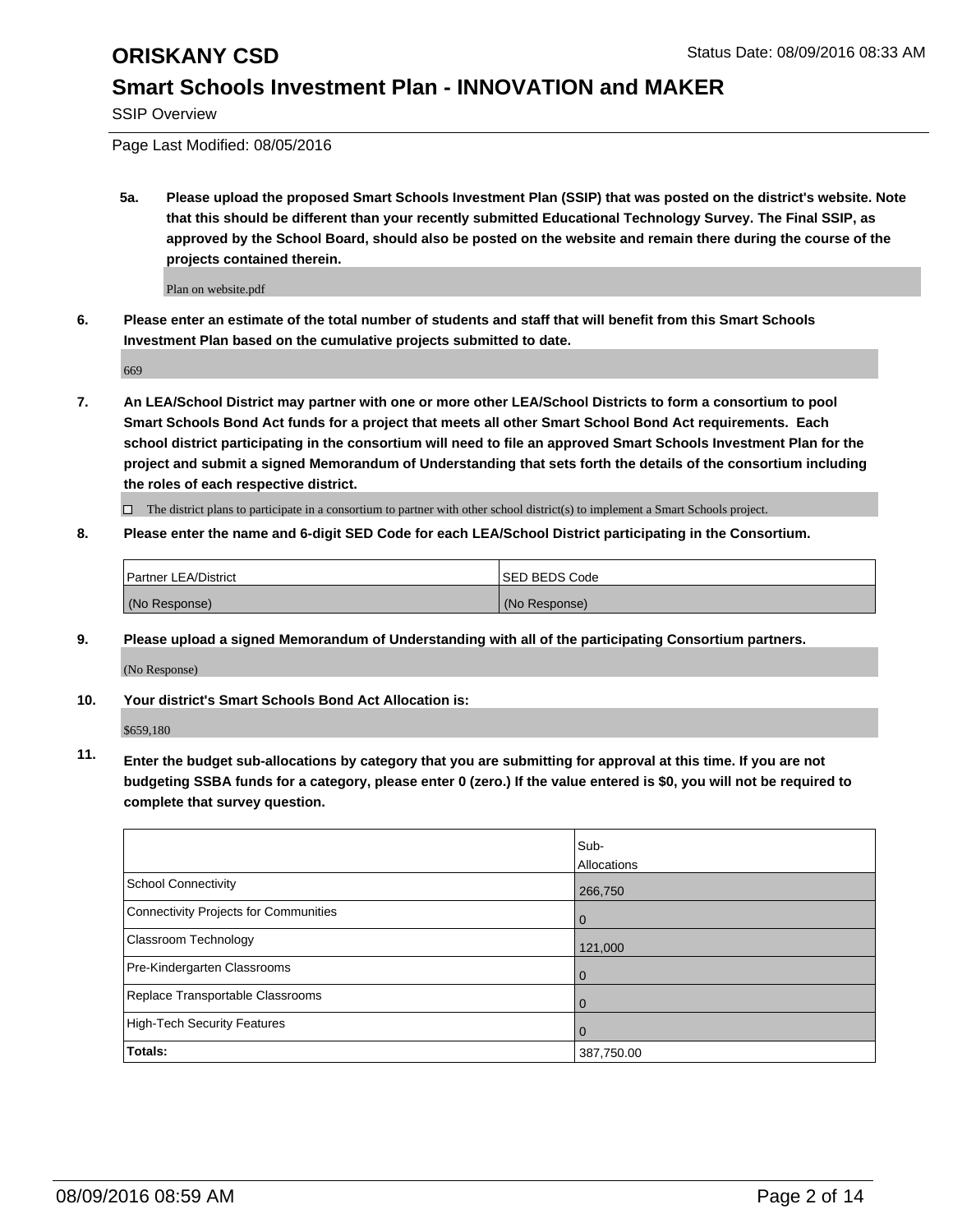School Connectivity

Page Last Modified: 08/05/2016

- **1. In order for students and faculty to receive the maximum benefit from the technology made available under the Smart Schools Bond Act, their school buildings must possess sufficient connectivity infrastructure to ensure that devices can be used during the school day. Smart Schools Investment Plans must demonstrate that:**
	- **sufficient infrastructure that meets the Federal Communications Commission's 100 Mbps per 1,000 students standard currently exists in the buildings where new devices will be deployed, or**
	- **is a planned use of a portion of Smart Schools Bond Act funds, or**
	- **is under development through another funding source.**

**Smart Schools Bond Act funds used for technology infrastructure or classroom technology investments must increase the number of school buildings that meet or exceed the minimum speed standard of 100 Mbps per 1,000 students and staff within 12 months. This standard may be met on either a contracted 24/7 firm service or a "burstable" capability. If the standard is met under the burstable criteria, it must be:**

**1. Specifically codified in a service contract with a provider, and**

**2. Guaranteed to be available to all students and devices as needed, particularly during periods of high demand, such as computer-based testing (CBT) periods.**

**Please describe how your district already meets or is planning to meet this standard within 12 months of plan submission.**

Oriskany currently exceeds this standard. Using district owned fiber optic cable, the district currently has the capacity to achieve a minimum standard of 1 Gbps.

- **1a. If a district believes that it will be impossible to meet this standard within 12 months, it may apply for a waiver of this requirement, as described on the Smart Schools website. The waiver must be filed and approved by SED prior to submitting this survey.**
	- By checking this box, you are certifying that the school district has an approved waiver of this requirement on file with the New York State Education Department.

## **2. Connectivity Speed Calculator (Required)**

|                         | I Number of<br><b>Students</b> | Multiply by<br>100 Kbps | Divide by 1000 Current Speed<br>to Convert to<br>l Reauired<br>Speed in Mb | lin Mb | Expected<br>Speed to be<br>Attained Within Required<br>12 Months | Expected Date<br>l When<br>Speed Will be<br>Met |
|-------------------------|--------------------------------|-------------------------|----------------------------------------------------------------------------|--------|------------------------------------------------------------------|-------------------------------------------------|
| <b>Calculated Speed</b> | 619                            | 61.900                  | 61.9                                                                       | 1000   | (No<br>Response)                                                 | (No<br>Response)                                |

### **3. Describe how you intend to use Smart Schools Bond Act funds for high-speed broadband and/or wireless connectivity projects in school buildings.**

Oriskany Central School District is planning to upgrade and expand the wireless system in both instructional buildings. Oriskany has worked with Oneida Herkimer Madison BOCES Technology staff to survey both buildings and identify the strengths and weaknesses of the wireless system. Currently there are areas of coverage providing wireless access for some students.

The goal is to provide seamless, robust service with state of the art access points for all students. Existing wireless access points will be replaced. Unserviced areas will have wireless access points added.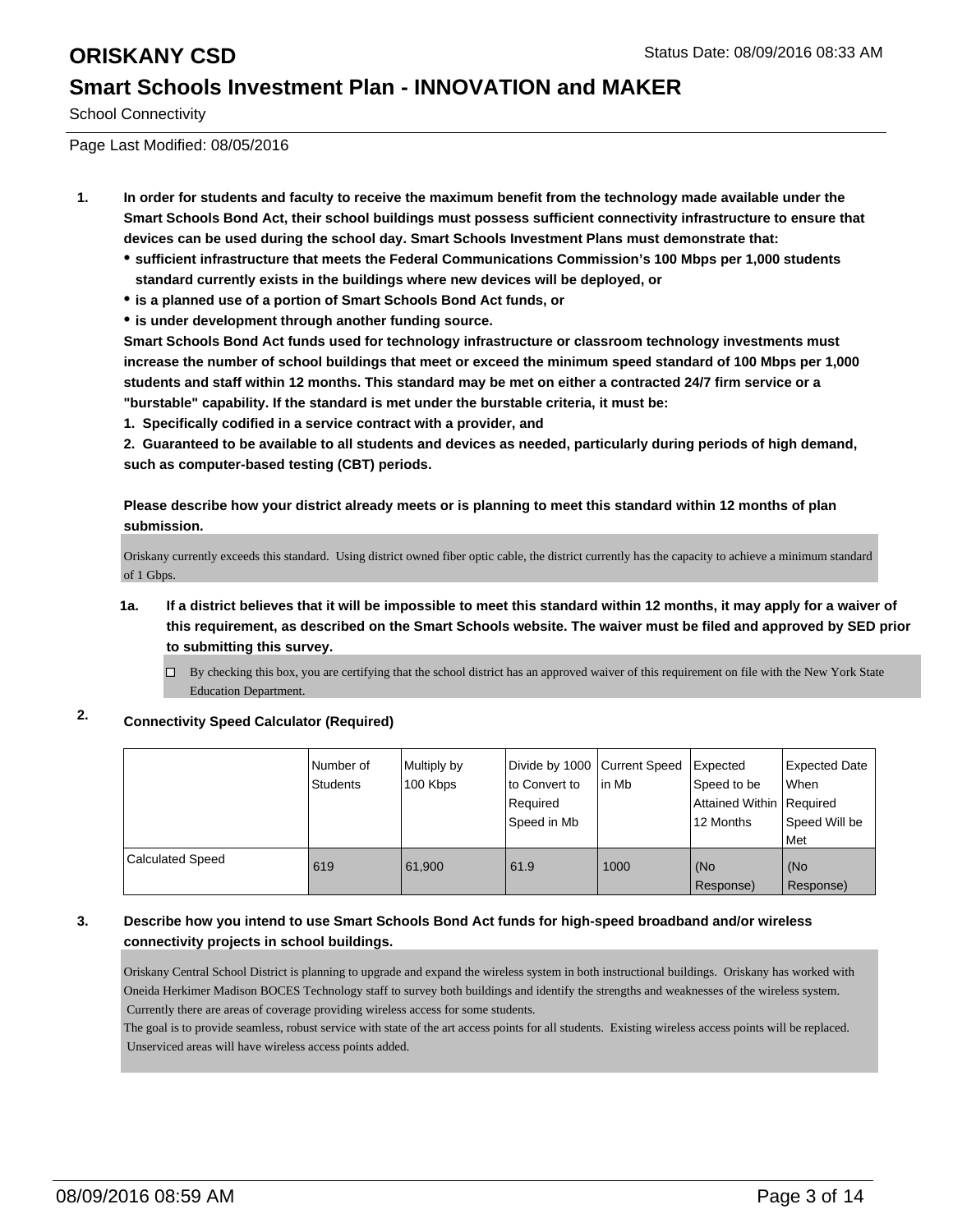School Connectivity

Page Last Modified: 08/05/2016

**4. Describe the linkage between the district's District Instructional Technology Plan and the proposed projects. (There should be a link between your response to this question and your response to Question 1 in Part E. Curriculum and Instruction "What are the district's plans to use digital connectivity and technology to improve teaching and learning?)**

It is the goal of Oriskany Central Schools to begin a one-to-one initiative. Using Chrome Books, the district wants to remove the limits on instruction and expand the Project Based Learning that the teachers have been implementing.These devices will allow students to complete research, work collaboratively, and reinforce individual skills. Implementing a program on a district wide scale is impossible without a robust wireless network system.

**5. If the district wishes to have students and staff access the Internet from wireless devices within the school building, or in close proximity to it, it must first ensure that it has a robust Wi-Fi network in place that has sufficient bandwidth to meet user demand.**

**Please describe how you have quantified this demand and how you plan to meet this demand.**

During December 2015, and January and February 2016, Oneida Herkimer Madison BOCES technicians surveyed the two buildings. During this survey, they identified unserviced areas, areas with limited service, and areas with strong operating services. In addition, they worked with on-site repair technicians to identify the estimated load for each instructional space. Their recommendations were conveyed to the district architect Tetra Tech. Those recommendations were the primary focus of the design work for this project.

The district also wishes to upgrade the old Category 5 cables linking the existing WAP to the switches to Category 6A Plenum cable. This upgrade will improve the through put on these devices and provide more reliable connectivity essential for classrooms that anticipate 25 to 30 concurrent student users and their devices.

**6. As indicated on Page 5 of the guidance, the Office of Facilities Planning will have to conduct a preliminary review of all capital projects, including connectivity projects.**

| <b>Project Number</b> |  |
|-----------------------|--|
| 41-29-01-04-7-999-001 |  |

**7. Certain high-tech security and connectivity infrastructure projects may be eligible for an expedited review process as determined by the Office of Facilities Planning.**

**Was your project deemed eligible for streamlined review?**

No

**8. Include the name and license number of the architect or engineer of record.**

| Name                | License Number  |
|---------------------|-----------------|
| <b>Eric Tomosky</b> | 2221<br>252 L I |

**9. If you are submitting an allocation for School Connectivity complete this table. Note that the calculated Total at the bottom of the table must equal the Total allocation for this category that you entered in the SSIP Overview overall budget.**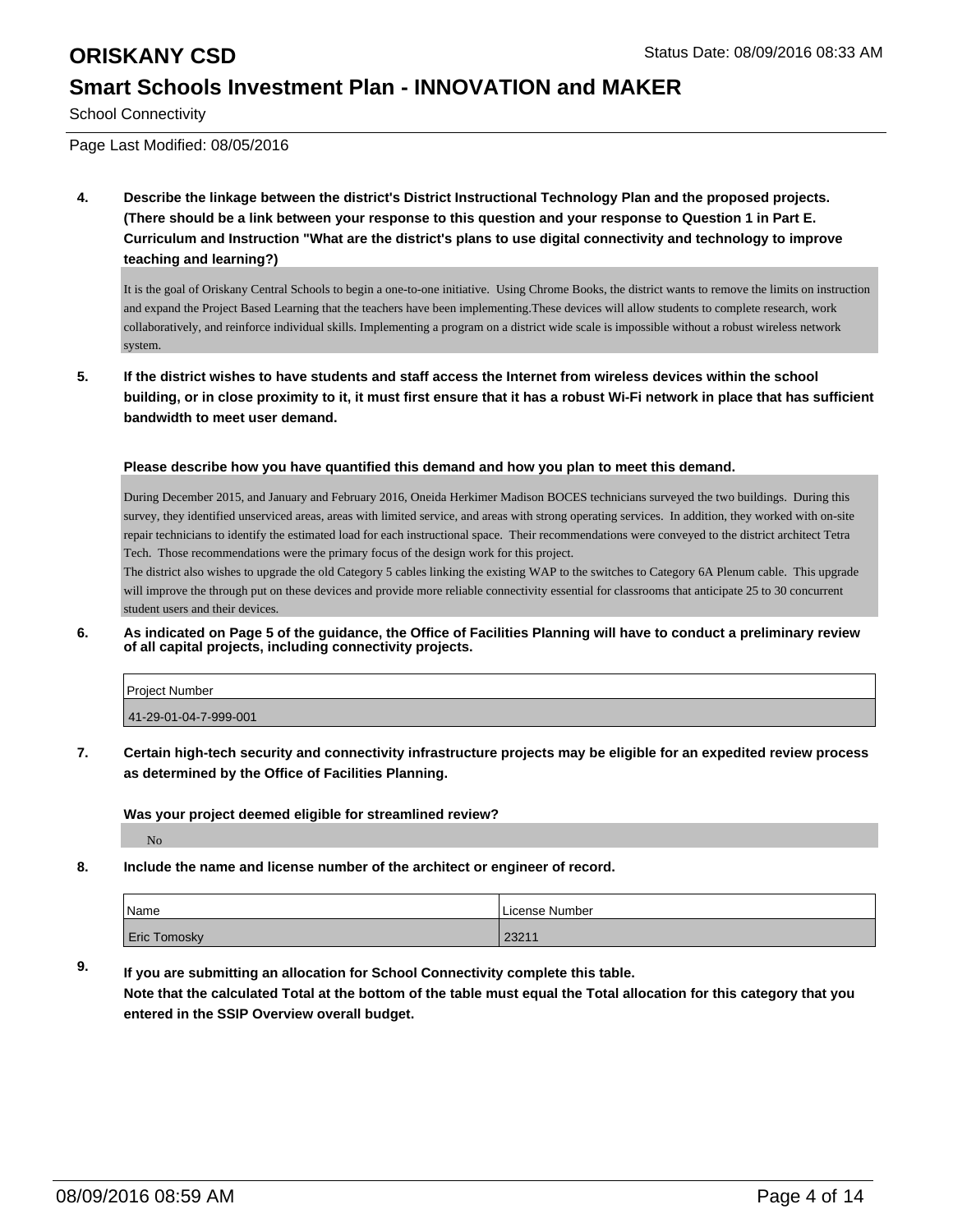School Connectivity

Page Last Modified: 08/05/2016

|                                            | Sub-          |
|--------------------------------------------|---------------|
|                                            | Allocation    |
| Network/Access Costs                       | 182,750       |
| <b>Outside Plant Costs</b>                 | (No Response) |
| School Internal Connections and Components | 60,500        |
| <b>Professional Services</b>               | (No Response) |
| Testing                                    | (No Response) |
| Other Upfront Costs                        | (No Response) |
| <b>Other Costs</b>                         | 23,500        |
| Totals:                                    | 266,750.00    |

| Select the allowable expenditure<br>type.<br>Repeat to add another item under<br>each type. | Item to be purchased                                 | Quantity       | Cost per Item | <b>Total Cost</b> |
|---------------------------------------------------------------------------------------------|------------------------------------------------------|----------------|---------------|-------------------|
| <b>Network/Access Costs</b>                                                                 | 48 port POE Switches WS-C2960X-<br>48FPD-L           | 17             | 5,000         | 85,000            |
| <b>Network/Access Costs</b>                                                                 | <b>Wireless Access Points Air-AP3902I-</b><br>$A-K9$ | 100            | 750           | 75.000            |
| <b>Network/Access Costs</b>                                                                 | WAP Mounting Kit AIR-AP-Bracket-1                    | 50             | 5             | 250               |
| Network/Access Costs                                                                        | Wireless Controller C1-AIR-CT5520-<br>K <sub>9</sub> |                | 13,000        | 13,000            |
| Network/Access Costs                                                                        | Controller Power Supply AIR-PSU1-<br>770W            | $\mathbf 1$    | 500           | 500               |
| <b>Network/Access Costs</b>                                                                 | Core Switch Cisco 4500 10X 16 x 10                   | 1              | 9,000         | 9,000             |
| <b>Connections/Components</b>                                                               | Upgrade All Wireless cables to<br>Category 6A        | 100            | 500           | 50,000            |
| <b>Connections/Components</b>                                                               | <b>UPS for MDF Switching Closet</b><br>SUM3000RMXL2U |                | 2.000         | 2,000             |
| <b>Connections/Components</b>                                                               | <b>UPS for IDF Switching Closet</b><br>SMT1500R2     | $\overline{7}$ | 1,000         | 7,000             |
| <b>Connections/Components</b>                                                               | <b>Upgrade Patch Cables</b>                          | 500            | 3             | 1,500             |
| <b>Other Costs</b>                                                                          | <b>Construction Contingency</b>                      |                | 23,500        | 23,500            |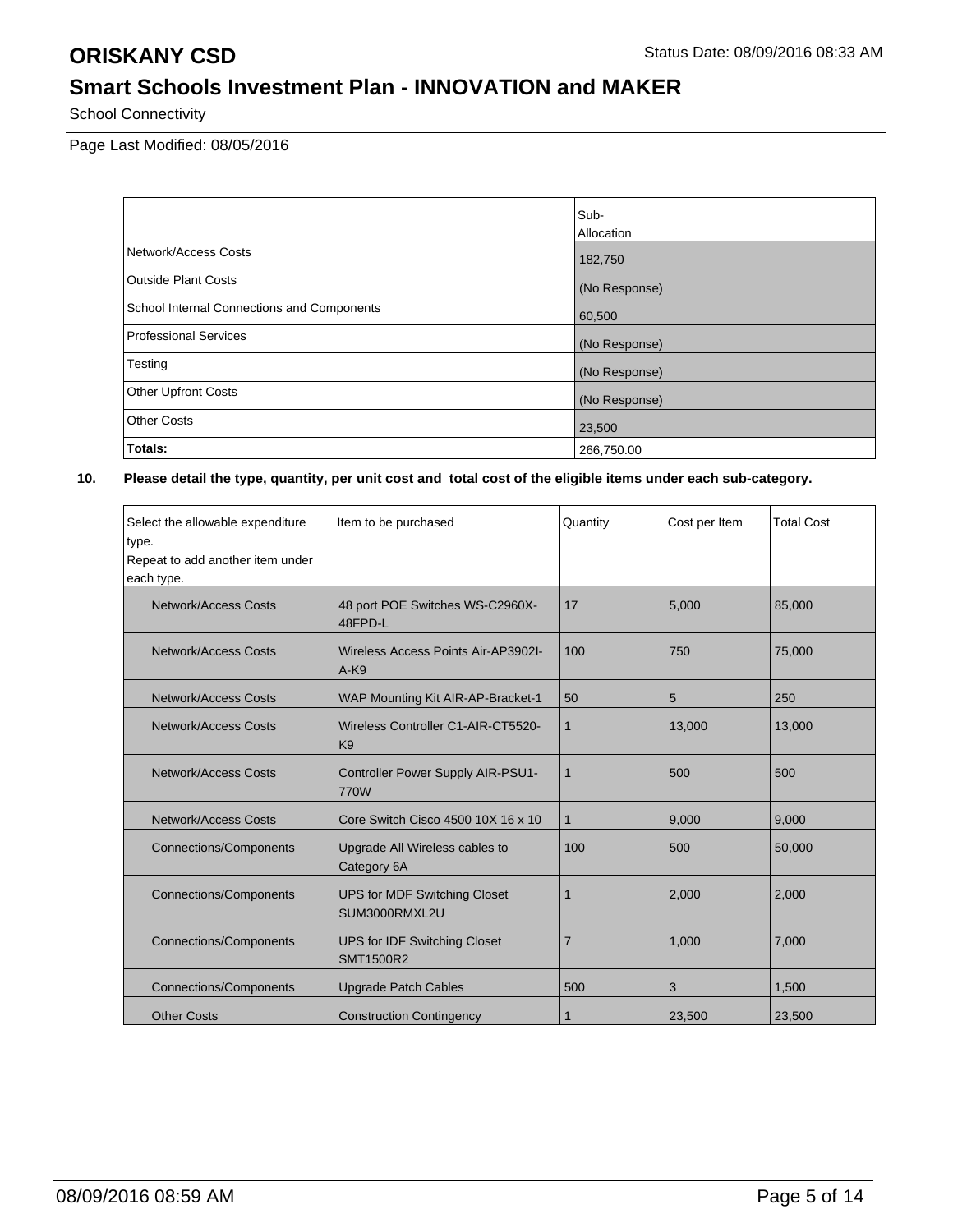Community Connectivity (Broadband and Wireless)

Page Last Modified: 08/03/2016

**1. Describe how you intend to use Smart Schools Bond Act funds for high-speed broadband and/or wireless connectivity projects in the community.**

(No Response)

**2. Please describe how the proposed project(s) will promote student achievement and increase student and/or staff access to the Internet in a manner that enhances student learning and/or instruction outside of the school day and/or school building.**

(No Response)

**3. Community connectivity projects must comply with all the necessary local building codes and regulations (building and related permits are not required prior to plan submission).**

 $\Box$  I certify that we will comply with all the necessary local building codes and regulations.

**4. Please describe the physical location of the proposed investment.**

(No Response)

**5. Please provide the initial list of partners participating in the Community Connectivity Broadband Project, along with their Federal Tax Identification (Employer Identification) number.**

| Project Partners | <b>IFederal ID#</b> |
|------------------|---------------------|
| (No Response)    | (No Response)       |

**6. If you are submitting an allocation for Community Connectivity, complete this table. Note that the calculated Total at the bottom of the table must equal the Total allocation for this category that you**

**entered in the SSIP Overview overall budget.**

|                                    | Sub-Allocation |
|------------------------------------|----------------|
| Network/Access Costs               | (No Response)  |
| <b>Outside Plant Costs</b>         | (No Response)  |
| <b>Tower Costs</b>                 | (No Response)  |
| <b>Customer Premises Equipment</b> | (No Response)  |
| <b>Professional Services</b>       | (No Response)  |
| Testing                            | (No Response)  |
| <b>Other Upfront Costs</b>         | (No Response)  |
| <b>Other Costs</b>                 | (No Response)  |
| Totals:                            |                |

| Select the allowable expenditure | Item to be purchased | Quantity      | Cost per Item | <b>Total Cost</b> |
|----------------------------------|----------------------|---------------|---------------|-------------------|
| type.                            |                      |               |               |                   |
| Repeat to add another item under |                      |               |               |                   |
| each type.                       |                      |               |               |                   |
| (No Response)                    | (No Response)        | (No Response) | (No Response) | (No Response)     |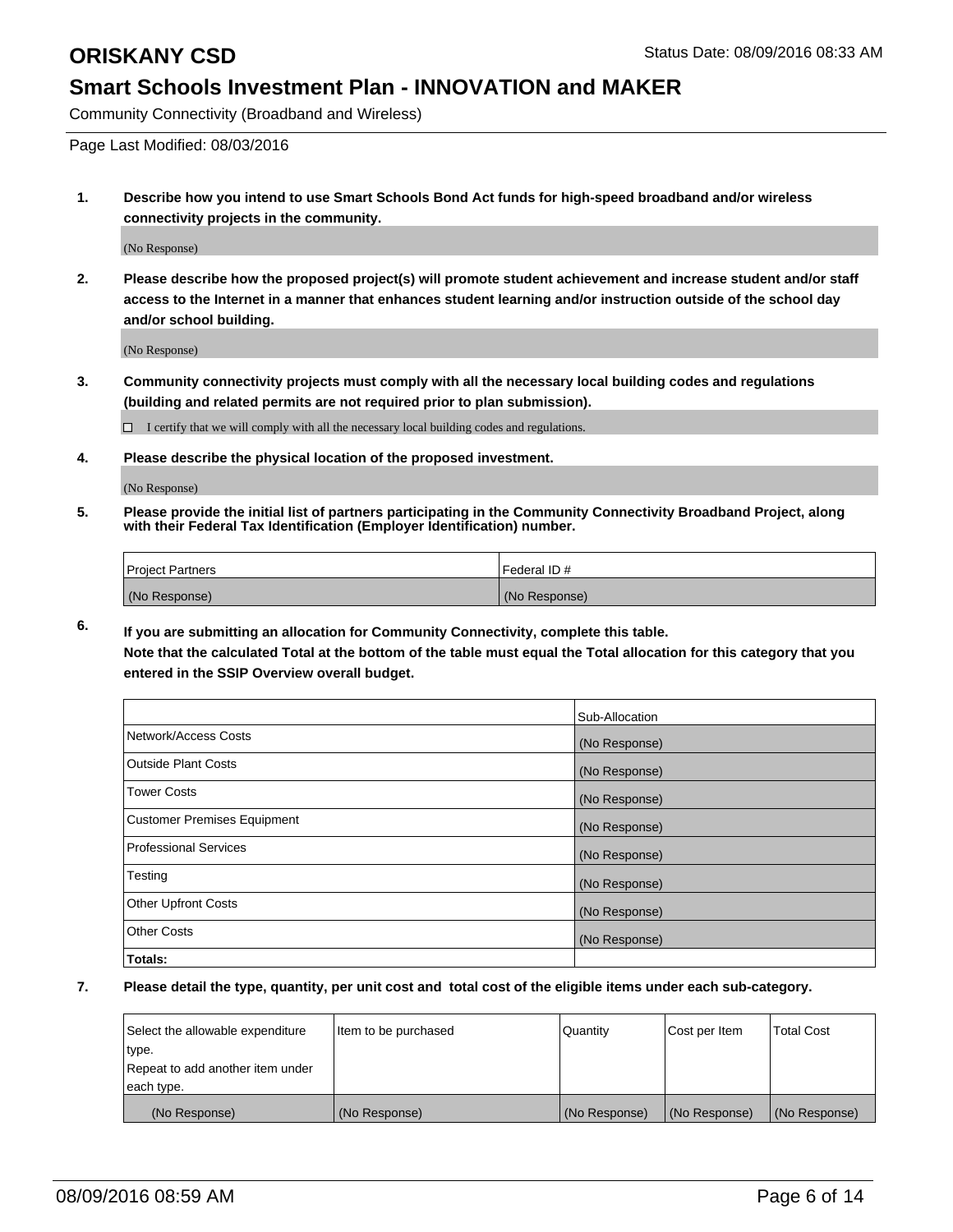Classroom Learning Technology

Page Last Modified: 08/03/2016

**1. In order for students and faculty to receive the maximum benefit from the technology made available under the Smart Schools Bond Act, their school buildings must possess sufficient connectivity infrastructure to ensure that devices can be used during the school day. Smart Schools Investment Plans must demonstrate that sufficient infrastructure that meets the Federal Communications Commission's 100 Mbps per 1,000 students standard currently exists in the buildings where new devices will be deployed, or is a planned use of a portion of Smart Schools Bond Act funds, or is under development through another funding source.**

**Smart Schools Bond Act funds used for technology infrastructure or classroom technology investments must increase the number of school buildings that meet or exceed the minimum speed standard of 100 Mbps per 1,000 students and staff within 12 months. This standard may be met on either a contracted 24/7 firm service or a "burstable" capability. If the standard is met under the burstable criteria, it must be:**

**1. Specifically codified in a service contract with a provider, and**

**2. Guaranteed to be available to all students and devices as needed, particularly during periods of high demand, such as computer-based testing (CBT) periods.**

**Please describe how your district already meets or is planning to meet this standard within 12 months of plan submission.**

The Oriskany Central School District currently exceeds this requirement. They have gig fiber connections from BOTH buildings to their Internet service provider which is ten times the requirement.

- **1a. If a district believes that it will be impossible to meet this standard within 12 months, it may apply for a waiver of this requirement, as described on the Smart Schools website. The waiver must be filed and approved by SED prior to submitting this survey.**
	- $\Box$  By checking this box, you are certifying that the school district has an approved waiver of this requirement on file with the New York State Education Department.

## **2. Connectivity Speed Calculator (Required)**

|                         | l Number of<br>Students | Multiply by<br>100 Kbps | Ito Convert to<br>Required<br>Speed in Mb | Divide by 1000 Current Speed Expected<br>lin Mb | Speed to be<br>Attained Within   Required<br>12 Months | <b>Expected Date</b><br>l When<br>Speed Will be<br>Met |
|-------------------------|-------------------------|-------------------------|-------------------------------------------|-------------------------------------------------|--------------------------------------------------------|--------------------------------------------------------|
| <b>Calculated Speed</b> | 619                     | 61.900                  | 61.9                                      | $1000$ mb                                       | (No<br>Response)                                       | (No<br>Response)                                       |

**3. If the district wishes to have students and staff access the Internet from wireless devices within the school building, or in close proximity to it, it must first ensure that it has a robust Wi-Fi network in place that has sufficient bandwidth to meet user demand.**

### **Please describe how you have quantified this demand and how you plan to meet this demand.**

The first priority of the Smart Act Investment Plan is to upgrade the wireless for all students in both instructional buildings. The district will provide "saturation coverage" in all instructional areas for the devices provided as a component to the district one-to-one intiaitive. 50 exisiting wireless access points will be upgraded and 50 additional access points will be installed. All wireless access points will be serviced using

Category 6a plenum cable.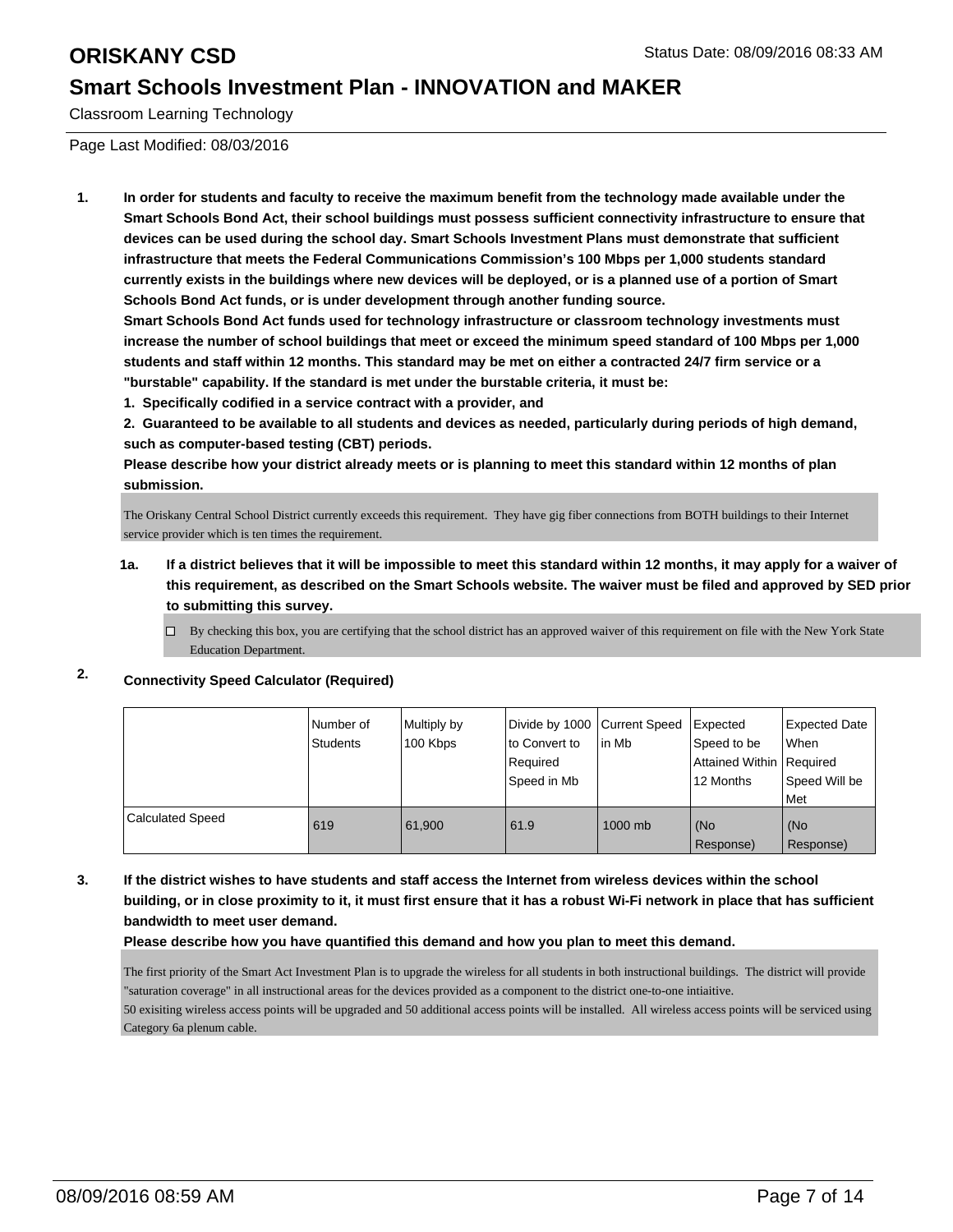Classroom Learning Technology

Page Last Modified: 08/03/2016

**4. All New York State public school districts are required to complete and submit an Instructional Technology Plan survey to the New York State Education Department in compliance with Section 753 of the Education Law and per Part 100.12 of the Commissioner's Regulations.**

**Districts that include educational technology purchases as part of their Smart Schools Investment Plan must have a submitted and approved Instructional Technology Plan survey on file with the New York State Education Department.**

- By checking this box, you are certifying that the school district has an approved Instructional Technology Plan survey on file with the New York State Education Department.
- **5. Describe the devices you intend to purchase and their compatibility with existing or planned platforms or systems. Specifically address the adequacy of each facility's electrical, HVAC and other infrastructure necessary to install and support the operation of the planned technology.**

Oriskany Central Schools are currently piloting Chromebook devices. The Chromebooks operate on the Google Cloud and have no hard drive or data stored on board. These devices have a 10 hour operating battery which works perfectly in schools.

The most important consideration to the district "going Google" is that there is no longer a disconnect between the school and home. Traditionally, students and schools faced the challenge of supporting multiple platforms or having technology barriers between a student's home device and the school devices. The Chrome platform is device agnostic. Apple or Windows, Xp or WIndows 10 is no longer a concern. As long a student or faculty member has internet capacity, they can move seamlessly between school and home. Because the student or staff member simply logs into the chrome internet "cloud" their work is always on.

The enhanced network infrastructure will ensure the ability for all elementary classrooms to use these devices throughout the school day. There is more than appropriate filtered electrical services to support the demands of a one-to-one program.

- **6. Describe how the proposed technology purchases will:**
	- **> enhance differentiated instruction;**
	- **> expand student learning inside and outside the classroom;**
	- **> benefit students with disabilities and English language learners; and**
	- **> contribute to the reduction of other learning gaps that have been identified within the district.**

**The expectation is that districts will place a priority on addressing the needs of students who struggle to succeed in a rigorous curriculum. Responses in this section should specifically address this concern and align with the district's Instructional Technology Plan (in particular Question 2 of E. Curriculum and Instruction: "Does the district's instructional technology plan address the needs of students with disabilities to ensure equitable access to instruction, materials and assessments?" and Question 3 of the same section: "Does the district's instructional technology plan address the provision of assistive technology specifically for students with disabilities to ensure access to and participation in the general curriculum?"**

The proposed technology purchases will ensure all students have access on a daily base to a device to be used as a resource and tool daily to enhance individualized instruction.

The Oriskany Central School District Technology Plan states the "use of technology to provide access to the learning environment and/or general curriulum by providing equipment to address program modifications and accommodations as indicated in Section 504 Plans and Individualized Education Programs (IEPs)."

In addition, "cloud based software and resources are also available for real time collboration with teachers and peers anytime, anywhere. Digital textbooks (ex. Discovery Education social studies and science textbooks) are also accessible from any device and location. Mobile devices, such as the iPad and Chromebook, have text to speech capabilities which also address the needs of students with disabilities and ELLs."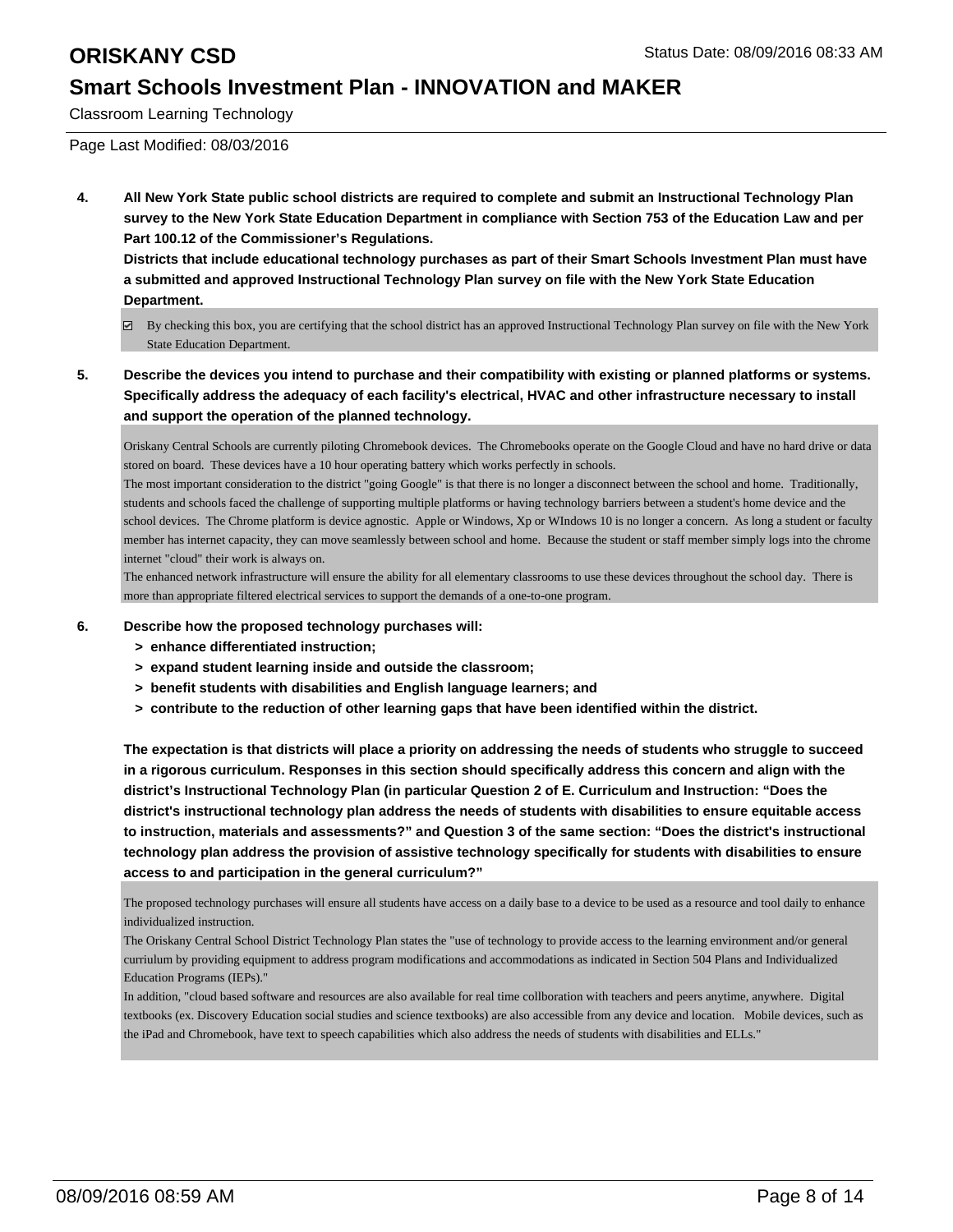Classroom Learning Technology

Page Last Modified: 08/03/2016

**7. Where appropriate, describe how the proposed technology purchases will enhance ongoing communication with parents and other stakeholders and help the district facilitate technology-based regional partnerships, including distance learning and other efforts.**

In our district plan we ensure parent and other community member access to district information and communication with district staff using the district web site. Parents/guardians have access to student work through Parent Portals. In addition, students currently use technology-baed regional partnerships including distance learning opportunities.

**8. Describe the district's plan to provide professional development to ensure that administrators, teachers and staff can employ the technology purchased to enhance instruction successfully.**

**Note: This response should be aligned and expanded upon in accordance with your district's response to Question 1 of F. Professional Development of your Instructional Technology Plan: "Please provide a summary of professional development offered to teachers and staff, for the time period covered by this plan, to support technology to enhance teaching and learning. Please include topics, audience and method of delivery within your summary."**

Teachers and staff are offered Professional Development on an annual basis. These workshops promote technological literacy and facilitates the appropriate use of technology. Topics for the upcoming school year include but not limited to Technology Enhanced Formative Assessment, 21st Century Skills, Teacher Websites Design and Development, Active Directory, and Google Apps for Education. Methods of delivery include Face to Face, Webinar Embedded, Staff Development and Instructional Coaching.

- **9. Districts must contact the SUNY/CUNY teacher preparation program that supplies the largest number of the district's new teachers to request advice on innovative uses and best practices at the intersection of pedagogy and educational technology.**
	- By checking this box, you certify that you have contacted the SUNY/CUNY teacher preparation program that supplies the largest number of your new teachers to request advice on these issues.
	- **9a. Please enter the name of the SUNY or CUNY Institution that you contacted.**

(No Response)

**9b. Enter the primary Institution phone number.**

(No Response)

**9c. Enter the name of the contact person with whom you consulted and/or will be collaborating with on innovative uses of technology and best practices.**

(No Response)

**10. A district whose Smart Schools Investment Plan proposes the purchase of technology devices and other hardware must account for nonpublic schools in the district.**

**Are there nonpublic schools within your school district?**

□ Yes

**☑** No

**11. Nonpublic Classroom Technology Loan Calculator**

**The Smart Schools Bond Act provides that any Classroom Learning Technology purchases made using Smart Schools funds shall be lent, upon request, to nonpublic schools in the district. However, no school district shall be required to loan technology in amounts greater than the total obtained and spent on technology pursuant to the Smart Schools Bond Act and the value of such loan may not exceed the total of \$250 multiplied by the nonpublic school enrollment in the base year at the time of enactment.**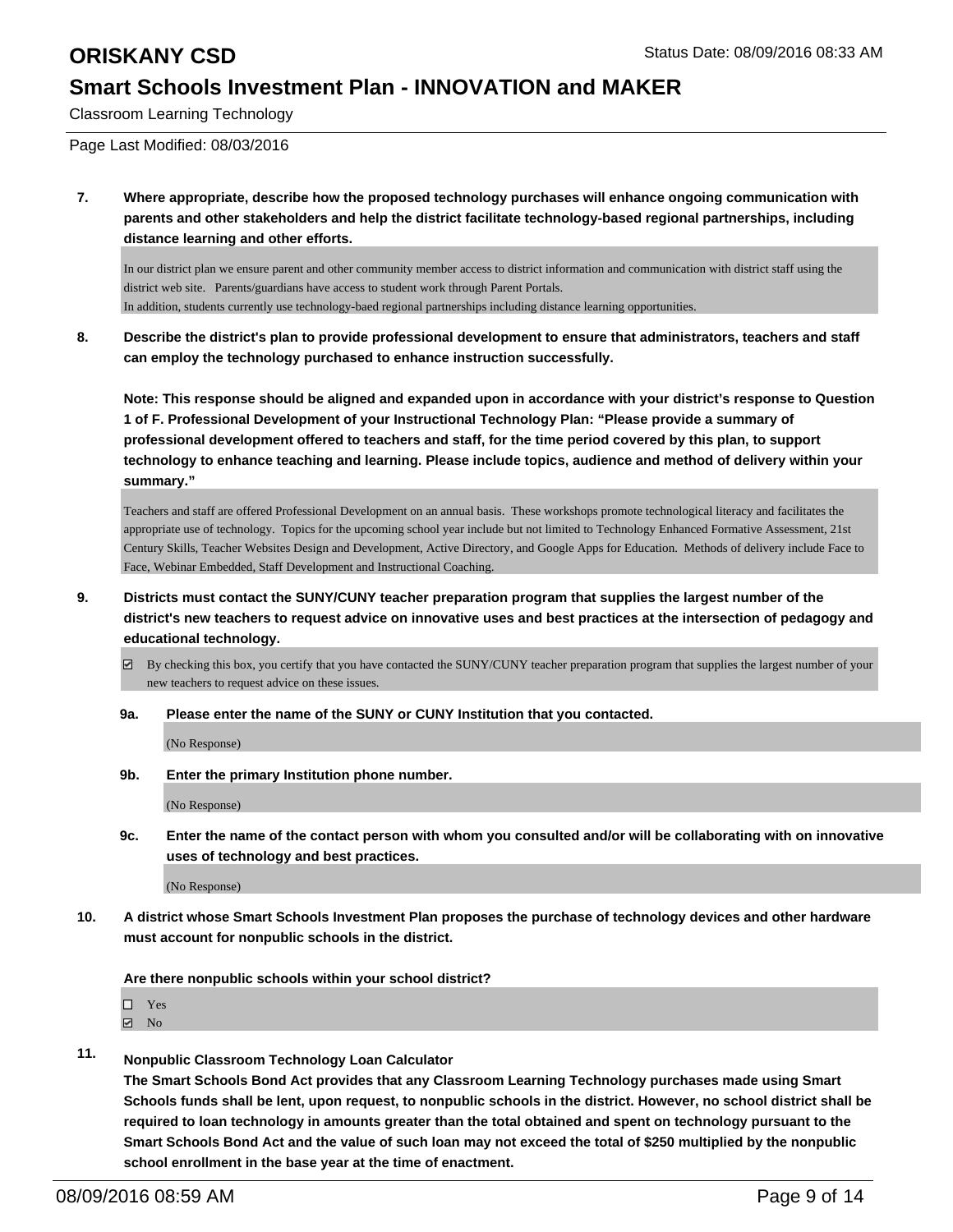Classroom Learning Technology

Page Last Modified: 08/03/2016

### **See:**

**http://www.p12.nysed.gov/mgtserv/smart\_schools/docs/Smart\_Schools\_Bond\_Act\_Guidance\_04.27.15\_Final.pdf.**

|                                     | 1. Classroom<br>Technology<br>Sub-allocation | 2. Public<br>Enrollment<br>$(2014 - 15)$ | 3. Nonpublic<br><b>Enrollment</b><br>(2014-15) | 4. Sum of<br>Public and<br>Nonpublic<br><b>Enrollment</b> | 15. Total Per<br>Pupil Sub-<br>lallocation | 6. Total<br>Nonpublic Loan<br>Amount                                                          |
|-------------------------------------|----------------------------------------------|------------------------------------------|------------------------------------------------|-----------------------------------------------------------|--------------------------------------------|-----------------------------------------------------------------------------------------------|
| Calculated Nonpublic Loan<br>Amount |                                              |                                          |                                                |                                                           |                                            | (No Response)   (No Response)   (No Response)   (No Response)   (No Response)   (No Response) |

**12. To ensure the sustainability of technology purchases made with Smart Schools funds, districts must demonstrate a long-term plan to maintain and replace technology purchases supported by Smart Schools Bond Act funds. This sustainability plan shall demonstrate a district's capacity to support recurring costs of use that are ineligible for Smart Schools Bond Act funding such as device maintenance, technical support, Internet and wireless fees, maintenance of hotspots, staff professional development, building maintenance and the replacement of incidental items. Further, such a sustainability plan shall include a long-term plan for the replacement of purchased devices and equipment at the end of their useful life with other funding sources.**

 $\boxdot$  By checking this box, you certify that the district has a sustainability plan as described above.

**13. Districts must ensure that devices purchased with Smart Schools Bond funds will be distributed, prepared for use, maintained and supported appropriately. Districts must maintain detailed device inventories in accordance with generally accepted accounting principles.**

 $\boxtimes$  By checking this box, you certify that the district has a distribution and inventory management plan and system in place.

**14. If you are submitting an allocation for Classroom Learning Technology complete this table. Note that the calculated Total at the bottom of the table must equal the Total allocation for this category that you entered in the SSIP Overview overall budget.**

|                          | Sub-Allocation |
|--------------------------|----------------|
| Interactive Whiteboards  | (No Response)  |
| <b>Computer Servers</b>  | (No Response)  |
| <b>Desktop Computers</b> | (No Response)  |
| <b>Laptop Computers</b>  | 91,000         |
| <b>Tablet Computers</b>  | (No Response)  |
| Other Costs              | 30,000         |
| <b>Totals:</b>           | 121,000.00     |

| Select the allowable expenditure | Item to be Purchased                       | Quantity | Cost per Item | <b>Total Cost</b> |
|----------------------------------|--------------------------------------------|----------|---------------|-------------------|
| type.                            |                                            |          |               |                   |
| Repeat to add another item under |                                            |          |               |                   |
| each type.                       |                                            |          |               |                   |
| <b>Laptop Computers</b>          | Chrome Book Computers Dell 11-3120   350   |          | 260           | 91.000            |
| <b>Other Costs</b>               | Storage Carts for Chrome Books PC-<br>Slim | l 12     | 2,500         | 30,000            |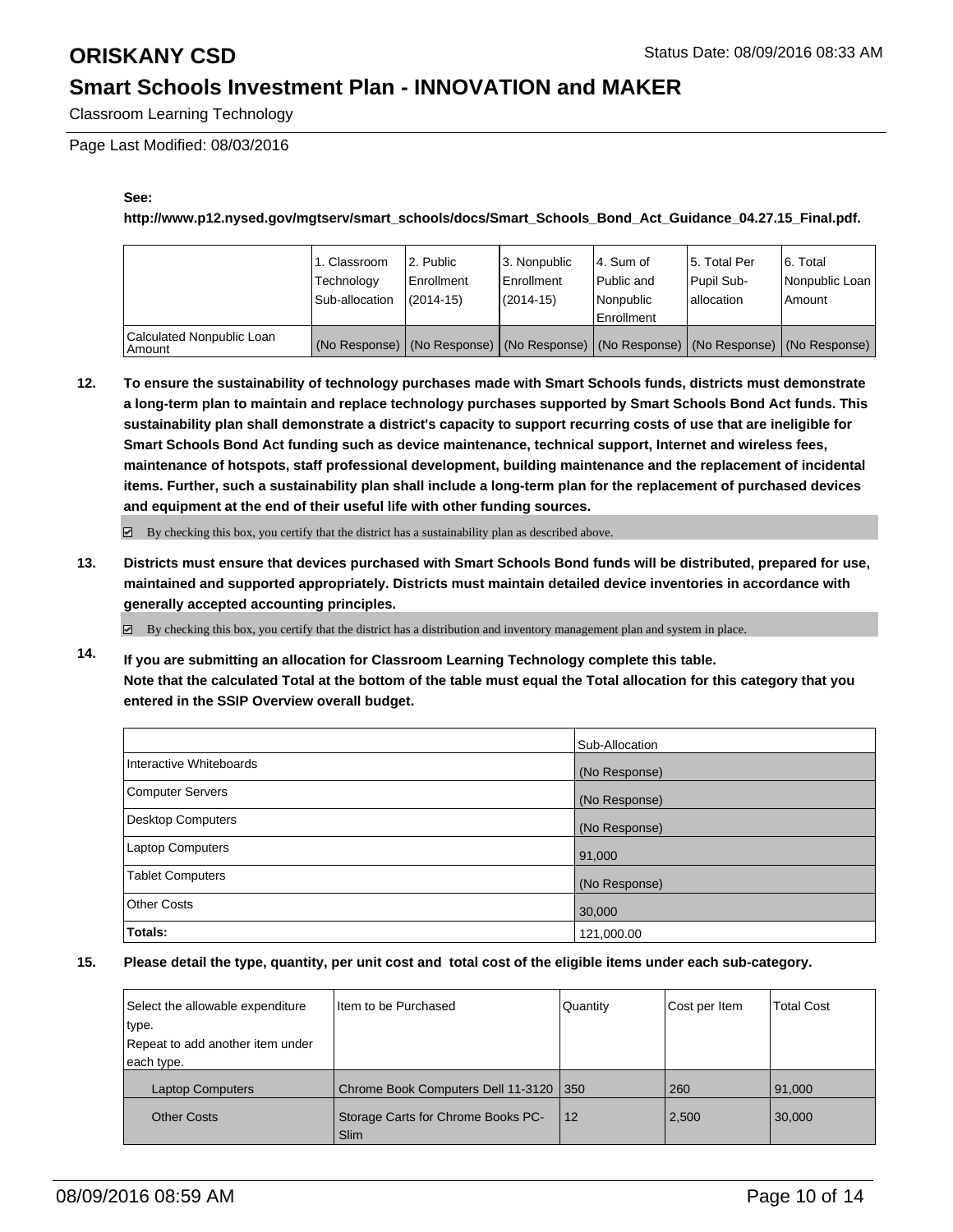Pre-Kindergarten Classrooms

Page Last Modified: 03/10/2016

**1. Provide information regarding how and where the district is currently serving pre-kindergarten students and justify the need for additional space with enrollment projections over 3 years.**

(No Response)

- **2. Describe the district's plan to construct, enhance or modernize education facilities to accommodate prekindergarten programs. Such plans must include:**
	- **Specific descriptions of what the district intends to do to each space;**
	- **An affirmation that pre-kindergarten classrooms will contain a minimum of 900 square feet per classroom;**
	- **The number of classrooms involved;**
	- **The approximate construction costs per classroom; and**
	- **Confirmation that the space is district-owned or has a long-term lease that exceeds the probable useful life of the improvements.**

(No Response)

**3. Smart Schools Bond Act funds may only be used for capital construction costs. Describe the type and amount of additional funds that will be required to support ineligible ongoing costs (e.g. instruction, supplies) associated with any additional pre-kindergarten classrooms that the district plans to add.**

(No Response)

**4. All plans and specifications for the erection, repair, enlargement or remodeling of school buildings in any public school district in the State must be reviewed and approved by the Commissioner. Districts that plan capital projects using their Smart Schools Bond Act funds will undergo a Preliminary Review Process by the Office of Facilities Planning.**

| Project Number |  |
|----------------|--|
| (No Response)  |  |

**5. If you have made an allocation for Pre-Kindergarten Classrooms, complete this table.**

**Note that the calculated Total at the bottom of the table must equal the Total allocation for this category that you entered in the SSIP Overview overall budget.**

|                                          | Sub-Allocation |
|------------------------------------------|----------------|
| Construct Pre-K Classrooms               | (No Response)  |
| Enhance/Modernize Educational Facilities | (No Response)  |
| <b>Other Costs</b>                       | (No Response)  |
| Totals:                                  |                |

| Select the allowable expenditure | litem to be purchased | Quantity      | Cost per Item | <b>Total Cost</b> |
|----------------------------------|-----------------------|---------------|---------------|-------------------|
| type.                            |                       |               |               |                   |
| Repeat to add another item under |                       |               |               |                   |
| each type.                       |                       |               |               |                   |
| (No Response)                    | (No Response)         | (No Response) | (No Response) | (No Response)     |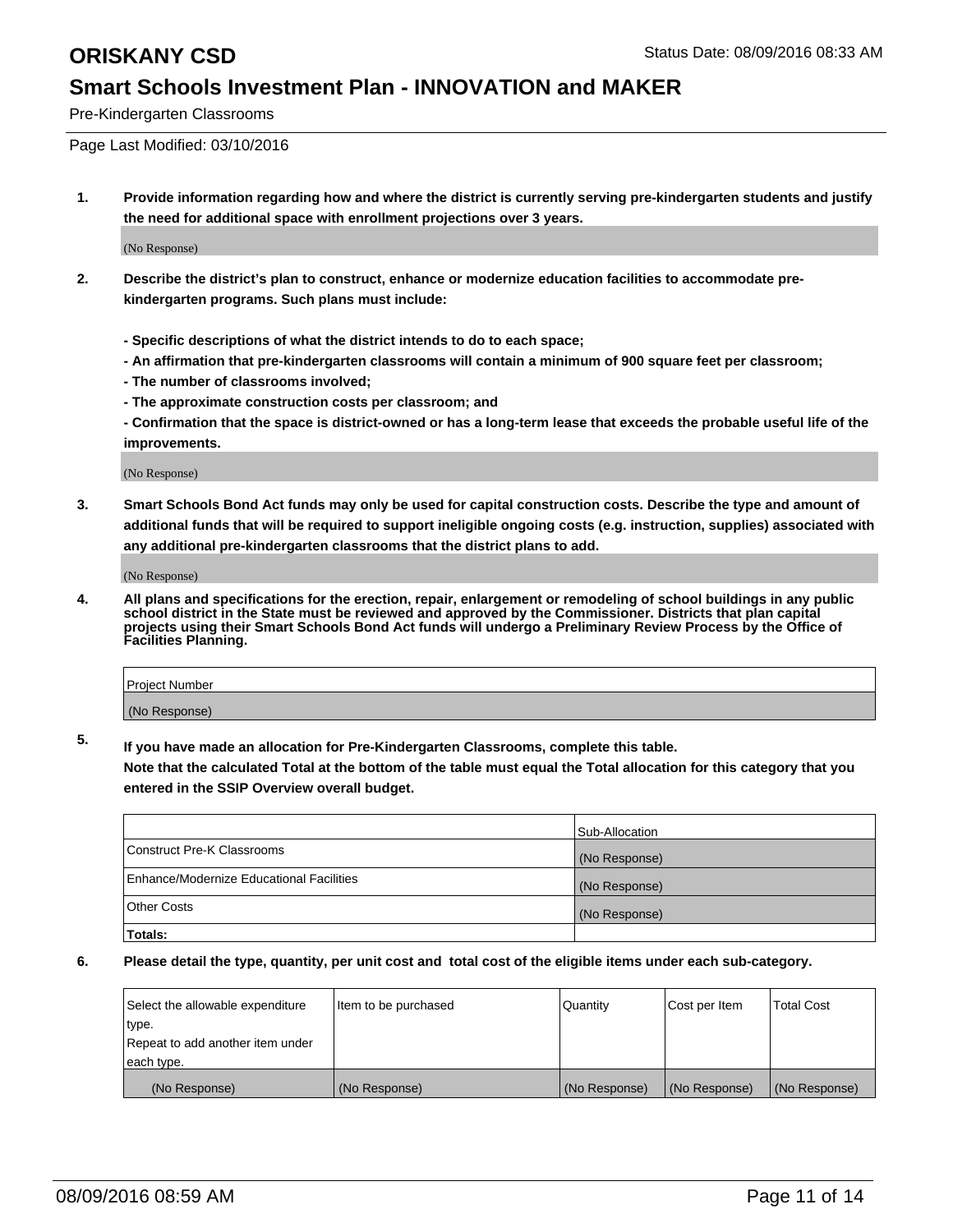Replace Transportable Classrooms

Page Last Modified: 03/10/2016

**1. Describe the district's plan to construct, enhance or modernize education facilities to provide high-quality instructional space by replacing transportable classrooms.**

(No Response)

**2. All plans and specifications for the erection, repair, enlargement or remodeling of school buildings in any public school district in the State must be reviewed and approved by the Commissioner. Districts that plan capital projects using their Smart Schools Bond Act funds will undergo a Preliminary Review Process by the Office of Facilities Planning.**

| <b>Project Number</b> |  |
|-----------------------|--|
| (No Response)         |  |

**3. For large projects that seek to blend Smart Schools Bond Act dollars with other funds, please note that Smart Schools Bond Act funds can be allocated on a pro rata basis depending on the number of new classrooms built that directly replace transportable classroom units.**

**If a district seeks to blend Smart Schools Bond Act dollars with other funds describe below what other funds are being used and what portion of the money will be Smart Schools Bond Act funds.**

(No Response)

**4. If you have made an allocation for Replace Transportable Classrooms, complete this table. Note that the calculated Total at the bottom of the table must equal the Total allocation for this category that you entered in the SSIP Overview overall budget.**

|                                                | Sub-Allocation |
|------------------------------------------------|----------------|
| Construct New Instructional Space              | (No Response)  |
| Enhance/Modernize Existing Instructional Space | (No Response)  |
| Other Costs                                    | (No Response)  |
| Totals:                                        |                |

| Select the allowable expenditure | Item to be purchased | Quantity      | Cost per Item | <b>Total Cost</b> |
|----------------------------------|----------------------|---------------|---------------|-------------------|
| type.                            |                      |               |               |                   |
| Repeat to add another item under |                      |               |               |                   |
| each type.                       |                      |               |               |                   |
| (No Response)                    | (No Response)        | (No Response) | (No Response) | (No Response)     |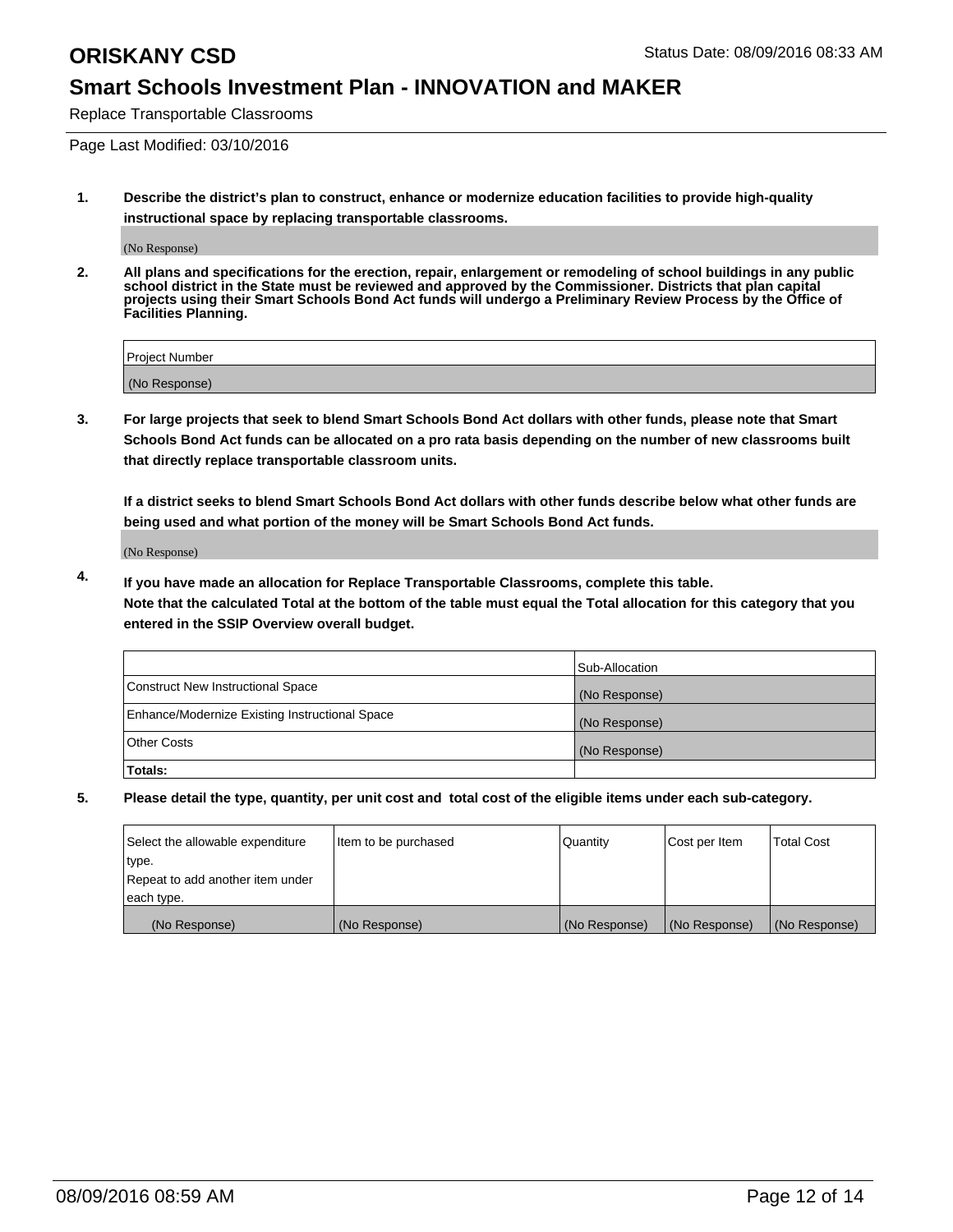High-Tech Security Features

Page Last Modified: 08/03/2016

**1. Describe how you intend to use Smart Schools Bond Act funds to install high-tech security features in school buildings and on school campuses.**

(No Response)

**2. All plans and specifications for the erection, repair, enlargement or remodeling of school buildings in any public school district in the State must be reviewed and approved by the Commissioner. Districts that plan capital projects using their Smart Schools Bond Act funds will undergo a Preliminary Review Process by the Office of Facilities Planning.** 

| Project Number |  |
|----------------|--|
| (No Response)  |  |

**3. Was your project deemed eligible for streamlined Review?**

| П | Yes |  |
|---|-----|--|
| П | Nο  |  |

**4. Include the name and license number of the architect or engineer of record.**

| Name          | License Number |
|---------------|----------------|
| (No Response) | (No Response)  |

**5. If you have made an allocation for High-Tech Security Features, complete this table.**

**Note that the calculated Total at the bottom of the table must equal the Total allocation for this category that you entered in the SSIP Overview overall budget.**

|                                                      | Sub-Allocation |
|------------------------------------------------------|----------------|
| Capital-Intensive Security Project (Standard Review) | (No Response)  |
| <b>Electronic Security System</b>                    | (No Response)  |
| <b>Entry Control System</b>                          | (No Response)  |
| Approved Door Hardening Project                      | (No Response)  |
| <b>Other Costs</b>                                   | (No Response)  |
| Totals:                                              |                |

| Select the allowable expenditure | litem to be purchased | Quantity      | Cost per Item | <b>Total Cost</b> |
|----------------------------------|-----------------------|---------------|---------------|-------------------|
| type.                            |                       |               |               |                   |
| Repeat to add another item under |                       |               |               |                   |
| each type.                       |                       |               |               |                   |
| (No Response)                    | (No Response)         | (No Response) | (No Response) | (No Response)     |